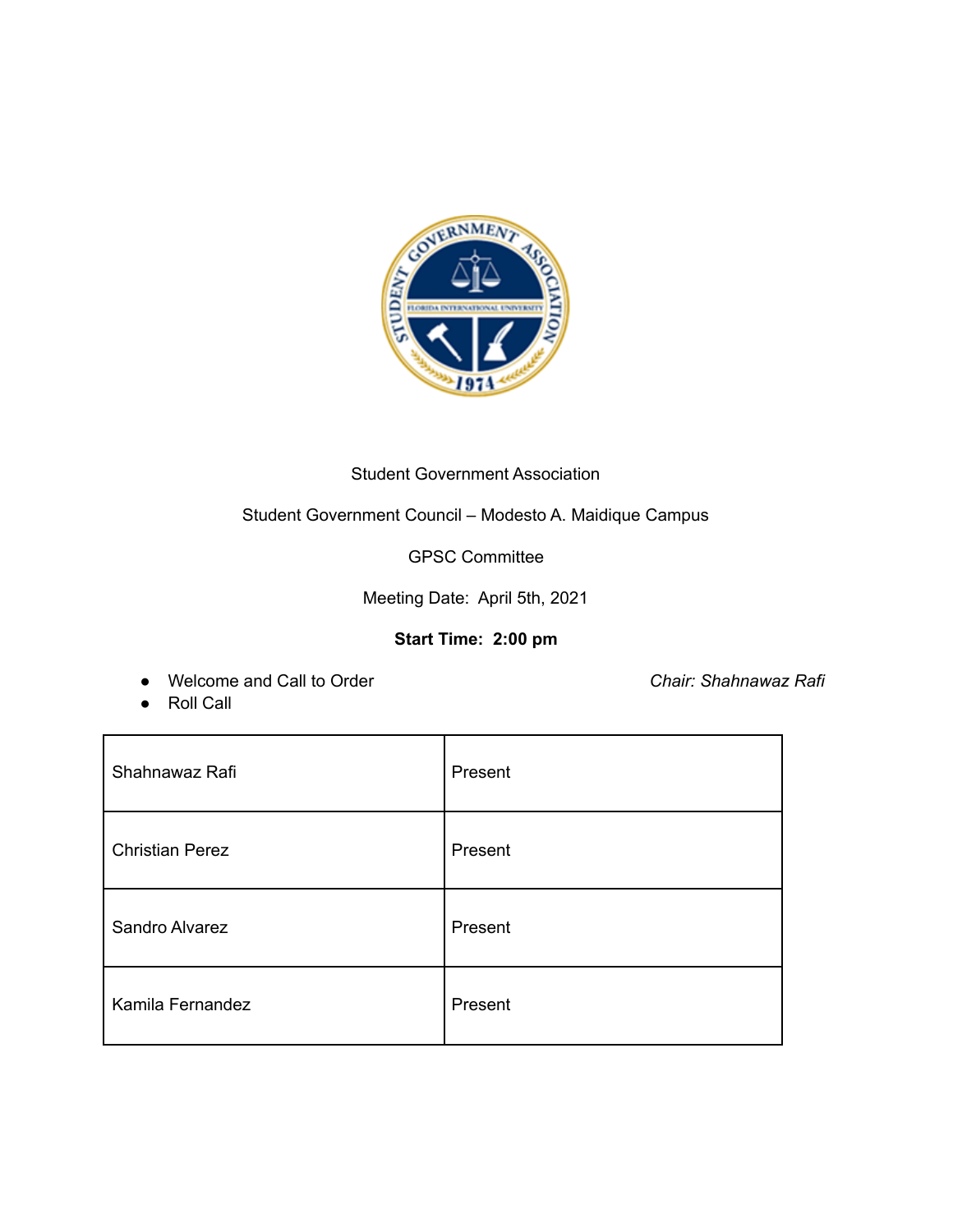| Joshua Mandall    | Absent  |
|-------------------|---------|
| Manuela Jaramillo | Present |

**● Open Forum** -

**● Old Business**

**-**

.

### **● New Business**

- 1. GSAW Preparation
- Moderator manual and notes have been established.
- Robinson asks a question about the 5 minute presentation each?
- Each participant will have a 5 minute period to present their posters.
- Moderators will influence their judges and participants will be introduced.
- IT will be behind the scenes to help with the process.
- Heba didn't receive any emails regarding the GSAW symposium.
- This is the finals week for students so it may be conflicting with others.
- Audience members may have a question and they can write it in the chat room.
- Panelists can filter the questions and give it directly to the moderators.
- IT has access to all the powerpoint slides, moderators will be in control of the audience.
- Screen and the slides will be managed by IT.
- From 9 to 5:30 PM we will have IT support.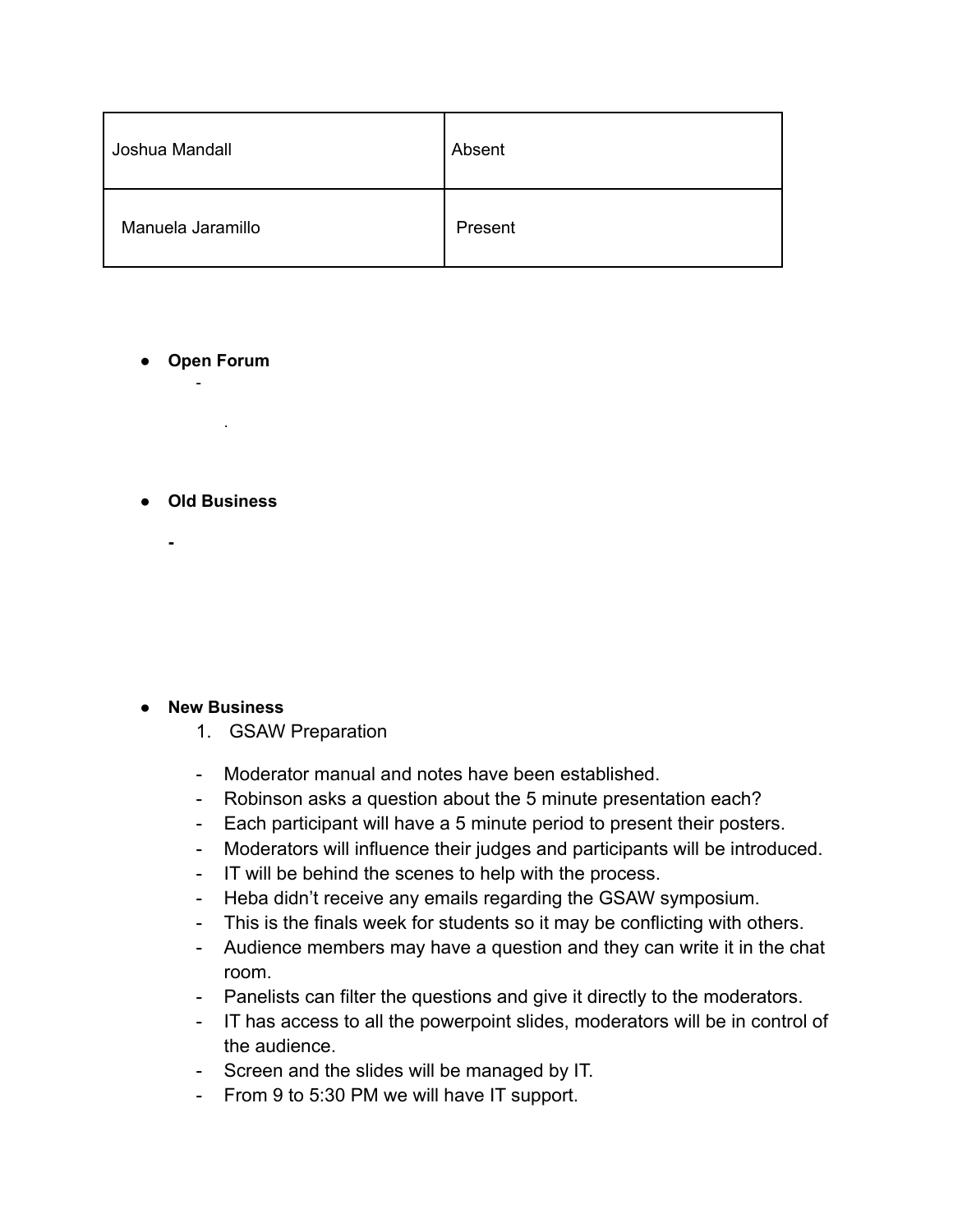- 60 minutes for presenters and 30 extra minutes for questions.
- Joshua would prefer that the moderators ask the judges that its cumulatively for 5 minutes for each presenter. Moderators will filter out the questions for others.
- Moderators will send their backgrounds to Joshua.
- Christian will follow up with Maureen as a moderator.
- Winners will be announced for each section after the event has occurred.
- Judges will round up with remarks at the end if there are any issues.
- We will be present on the first session to see how it goes.
- An email will be sent with all the detailed information for when people need to join for each of their respective sessions.
- Robinson can't be there for the sessions before his because he has teaching assignments.
- The latest on Abhijeet's side is that everything is set for the giveaway event at EC.
- The swipers will be for each person at the giveaway event.
- Onecard is for swiping and we have to name the exact event before they are closed.
- The device will allow us to see the student's status to see if they are graduate students.
- Make the event on pantherconnect and once it's done be able to swipe the card for that.
- Abhijeet can request to join no matter where he goes.
- RSVP link for the first come and first serve. All students can get whatever due to A&S fees.
- Advertise for those students ahead of time.
- We can take stickers as well which are leftover.
- We will ask Larissa for BBC advertised giveaways in case we have many people coming to the event.
- We will highlight the names for those that have RSVPed a bag.
- We attempt to do it the RSVP way for the giveaway events.
- Heba will send out the registration link to her department so they can see when they are available.
- Manuela will log onto the zoom link for the Meet your Deans event.

### 6) Announcements